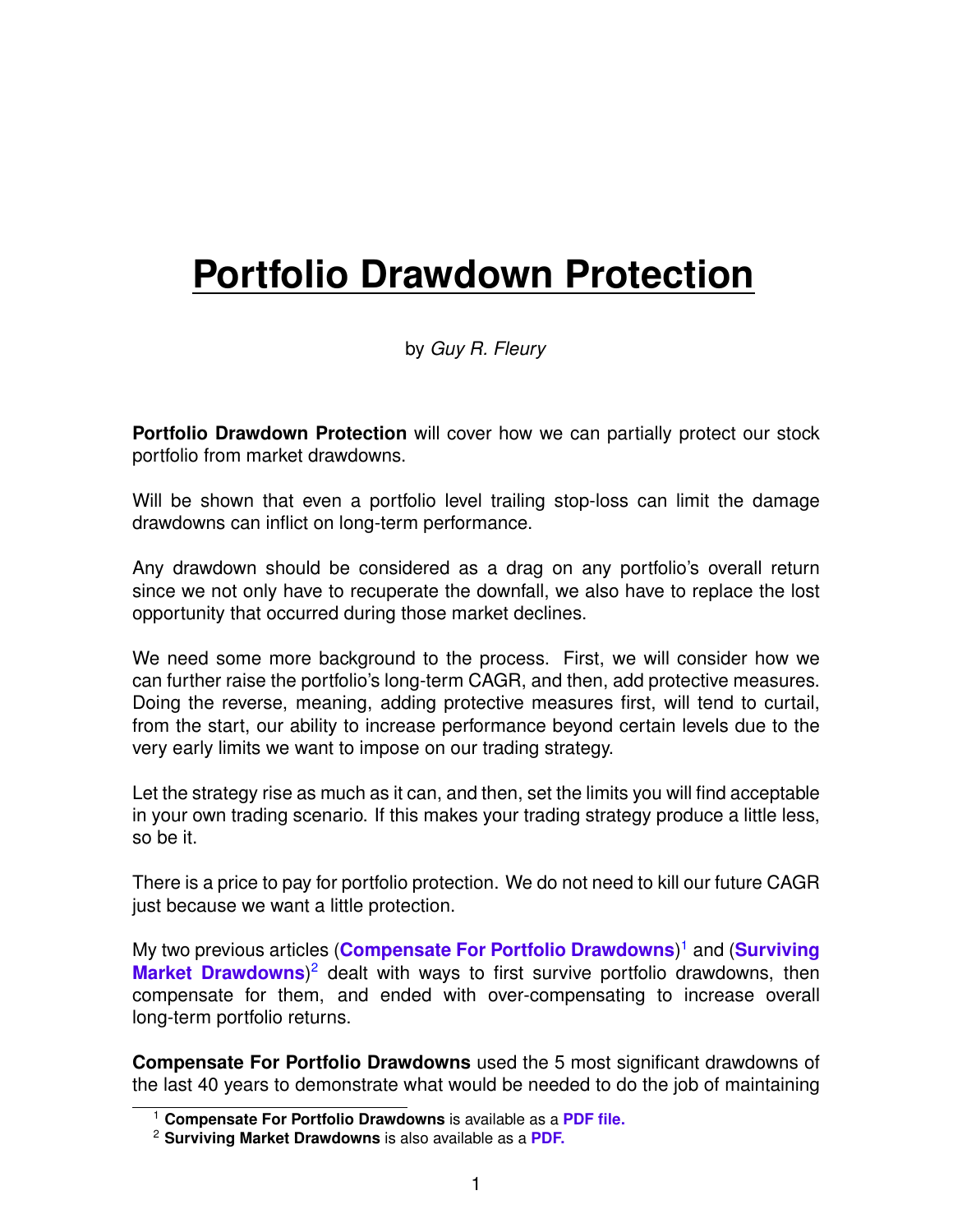a 20% CAGR over the entire period. Was even provided the equations to do so.

**Portfolio Drawdown Protection** will concentrate on the protective measures alluded to in those two articles. An attempt to show that protective measures, even if often small, can uncover opportunity costs and could also bring huge rewards.

The last article **Compensate For Portfolio Drawdowns** showed it was not enough to just compensate for drawdowns, meaning getting back to even. There remained a need to do even better, to over-compensate. Doing so provided a means to increase one's long-term CAGR (compounded annual growth rate).

In the series of articles: *a trading strategy of interest*, [3](#page-1-0) we used a plain QQQ weekly rebalancing program to make the point that you could have bought QQQ outright some 12 years prior and would have done slightly better than trading QQQ's 100 constituent stocks. The trading strategy had over 60,000 trades over the period, more than enough trades to use the words "on average" it did this or that.

By the very nature of that program,  $99^{+}\%$  of trades were executed as a consequence of the weekly scheduled rebalancing on the 100 stocks part of QQQ.

# **Portfolio Equations**

The portfolio's value equation enabled comparing a Buy & Hold scenario to its payoff matrix trading counterpart using the same initial capital:

<span id="page-1-1"></span>
$$
F(t) = F_0 \cdot (1 + \bar{g})^t > F_0 + \sum^N (\mathbf{H}_{\mathbf{Q}\mathbf{Q}\mathbf{Q}} \cdot \Delta \mathbf{P})
$$
 (1)

You would have had a higher overall return using the Buy & Hold scenario than having rebalanced weekly QQQ's 100 stocks. This was demonstrated in those 7 articles and notes where 44 simulations were performed to validate each of the points being made.

The difference was not that huge, it represented maybe something in the order of 1% or so but still amounted to significant money over a 40-year period. It also demonstrated that you could tend to the long-term CAGR but not necessarily exceed it, which should be the whole purpose of trading instead of just holding QQQ for the duration.

In **[A Trading Strategy Of Interest](https://alphapowertrading.com/index.php/2-uncategorised/415-a-trading-strategy-of-interest)** the chart showed that over the long term, the expected average CAGR tended to the actual average:  $\lim_{t\to T} E[\hat{g}] \to \bar{g}$ .

Why would you trade if your trading strategy, whatever it is, would be mathematically

<span id="page-1-0"></span><sup>&</sup>lt;sup>3</sup> See list of related articles page [14.](#page-11-0)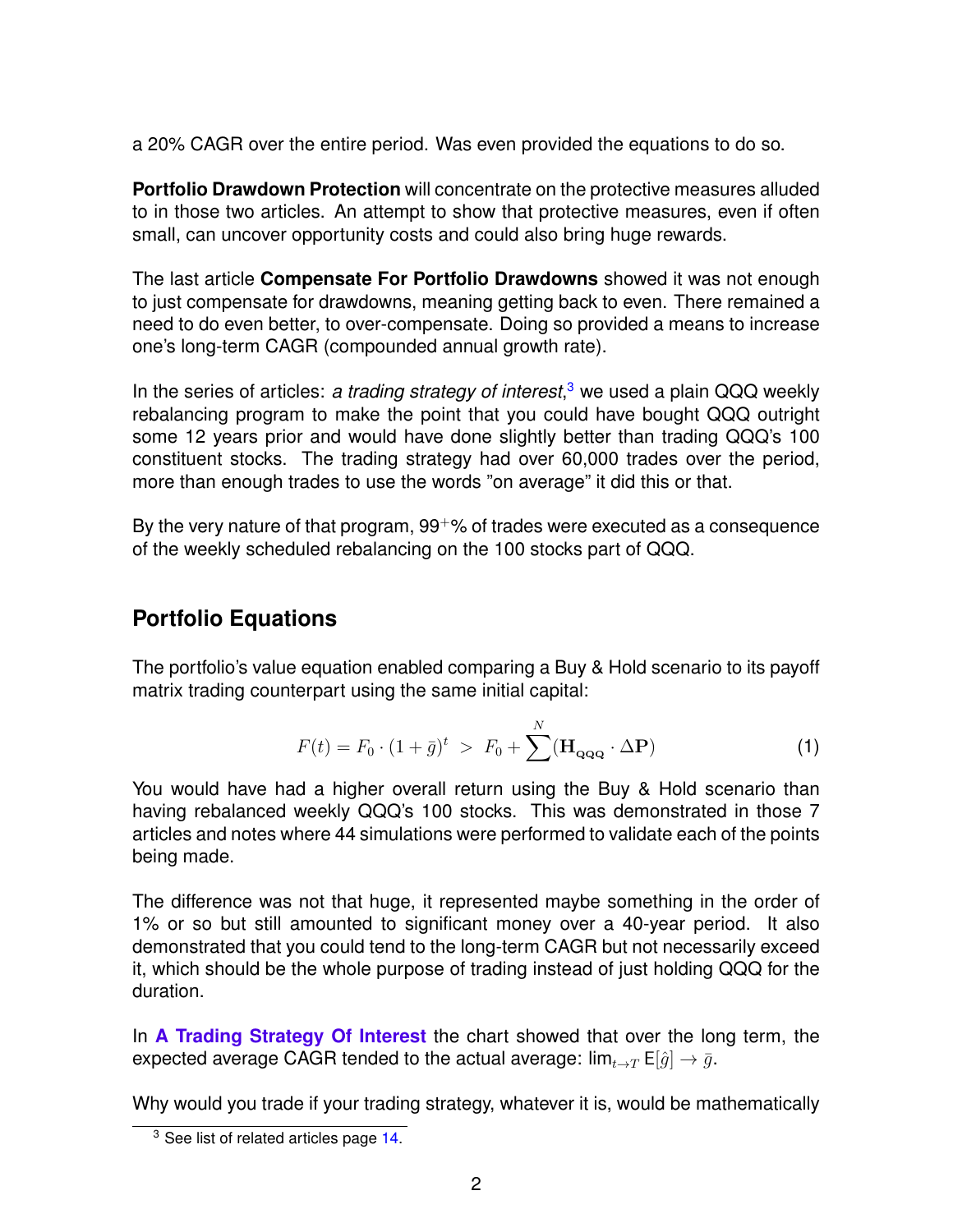expected to do less than its equivalent Buy & Hold scenario and this, using the same initial capital? This should take away any motivation for trading that particular strategy. You would get better results by simply choosing to do a lot less work. A single trade compared to  $60,000^+$  for the trading strategy.

We will show that we can reverse the greater sign in [Equation 1](#page-1-1) by producing:

<span id="page-2-2"></span>
$$
F(t) = F_0 + \sum_{i=1}^{N} (\mathbf{H} \cdot \Delta \mathbf{P}) \gg F_0 \cdot (1 + \bar{g})^t
$$
 (2)

The difference in those two equations is small, just one character "≫", but what a difference it will make. The first part of [Equation 1](#page-1-1) says that whatever our trading strategy, it can all be expressed as an average growth rate  $\bar{q}$  applied over so many years. Whereas the payoff matrix says, no matter how you will trade over the entire trading interval, all the profits and losses will be a result of that very trading, no matter how many trades will be made.

#### **Drawdown Compensation**

We can restate *equation* 2 from **Compensate For Portfolio Drawdowns**):

<span id="page-2-1"></span>
$$
cf_i = (1 - dd_i) \cdot \left[ (1 + (1 + \frac{dd_i}{1 - dd_i})) \cdot (1 + 0.20) \cdot (1 + 0.20) \right]
$$
 (3)

which gave the  $i^{th}$  compensation factor  $cf_i$  to be applied following a drawdown of - $dd_i$ to restore the CAGR to its cruising speed of 20% per year. The 20% per year might seem high, but it was, nevertheless, the outcome of the QQQ rebalancing strategy as presented in the 7 related articles listed on the last page. So, it is not deemed as that hard to get.

In order to get back on track after each of the drawdowns  $(dd_i)$  we had to apply this correction factor  $cf_i$  which redressed the CAGR to its prior state. These  $cf_i$  factors would be inserted in the series of yearly returns to replace the drawdown years.

<span id="page-2-0"></span>
$$
(1 \pm r_1) \cdot (1 \pm r_2) \cdots c f_i \cdots (1 \pm r_{t-1}) \cdot (1 \pm r_t) = (1 + \bar{g})^t \cdot (1 - d d_i)
$$
 (4)

It did not matter where the compensation factor  $cf_i$  would be inserted in the series, since it would not change the final outcome. We could even break  $cf_i$  into its components and scatter them all over [Equation 4.](#page-2-0) All 4 components of  $cf_i$  are multiplicative and are used to replace each down year - $dd_i$ .

The same component structure could apply going forward, even if we did not know when they would occur or how many there would be. Already, we did not know the value for the returns  $(\pm r_i)$  for any of those years anyway. Going forward is not the same as using some historical data. Nonetheless, going forward, we will always be able to say  $\pm r_i$  since it will be an unknown.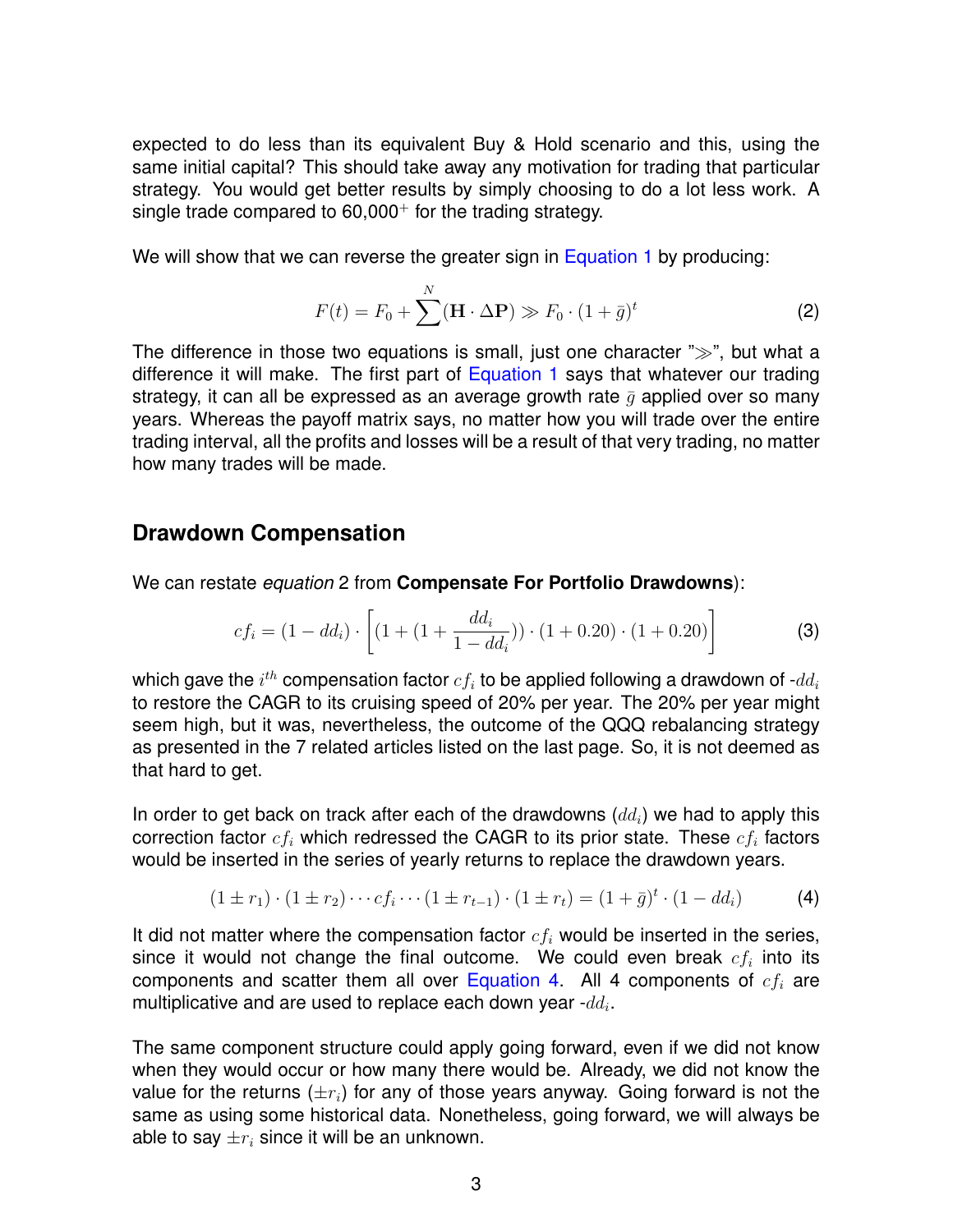We could generalize by allowing the equation to adapt to the strategy's built-in long-term expected growth rate  $\hat{q}$  and simplify [Equation 3](#page-2-1) to:

$$
cf_i = (1 - dd_i) \cdot \left[ (1 + (1 + \frac{dd_i}{1 - dd_i})) \cdot (1 + \hat{g})^2 \right]
$$
 (5)

where  $(1 + \hat{g})^2$  represent the missed return opportunities: the one that occurred during the decline and the one missed during the recovery. As was demonstrated in the prior article, this has a major impact on final returns moneywise.

#### **Over-Compensation**

Was also addressed in the previous article **Compensate For Portfolio Drawdowns** the concept of over-compensation, which would overshoot the recovery target and thereby improve performance.

<span id="page-3-1"></span>
$$
cf_i = (1 - dd_i) \cdot \left[ (1 + (1 + \frac{dd_i}{1 - (dd_i + ocf_i)})) \cdot (1 + \hat{g})^2 \right]
$$
(6)

The over-compensation factor  $ocf_i$  becomes part of the mechanics of the trading system being elaborated <sup>[4](#page-3-0)</sup>. It is like telling your trading strategy to give you this much extra performance. The impact will depend on the ratio of  $\frac{ocf_i}{dd_i}$ .

The objective of  $cf_i$  in [Equation 6](#page-3-1) is to over-compensate for the portfolio decline proportional to the actual drawdown  $dd_i$ . And the over-compensation factor  $ocf_i$  will make this happen. It will start to provide an explanation for [Equation 2](#page-2-2) since this move with  $ocf_i > 0$  is sufficient to over-compensate the drawdowns and seriously overcome the Buy & Hold scenario.

This is the same as *equation* 7 in **Compensate For Portfolio Drawdowns**. Just to recall, it produced [Figure 1](#page-4-0) below.

As was also stated: the over-compensating factor  $ocf_i$  is under our purview and should be incorporated into our strategy design. We need to make our trading strategy respond to this thing or thereabout.

The side effect of applying the over-compensation factor  $ocf_i$  is to see a rising CAGR over the period, as was expressed in *Figure* 12 of the cited article and which is reproduced below as [Figure 2.](#page-4-1)

We should not be surprised by a rising CAGR. It was the reason for the over-compensation and its direct impact would have to be this rise in CAGR over the period, otherwise, something would not be consistent with the equation.

<span id="page-3-0"></span><sup>4</sup> Refer to my 2014 paper **[Fixed Fraction](https://alphapowertrading.com/papers/FixedFraction.pdf)** where it was discussed in more detail.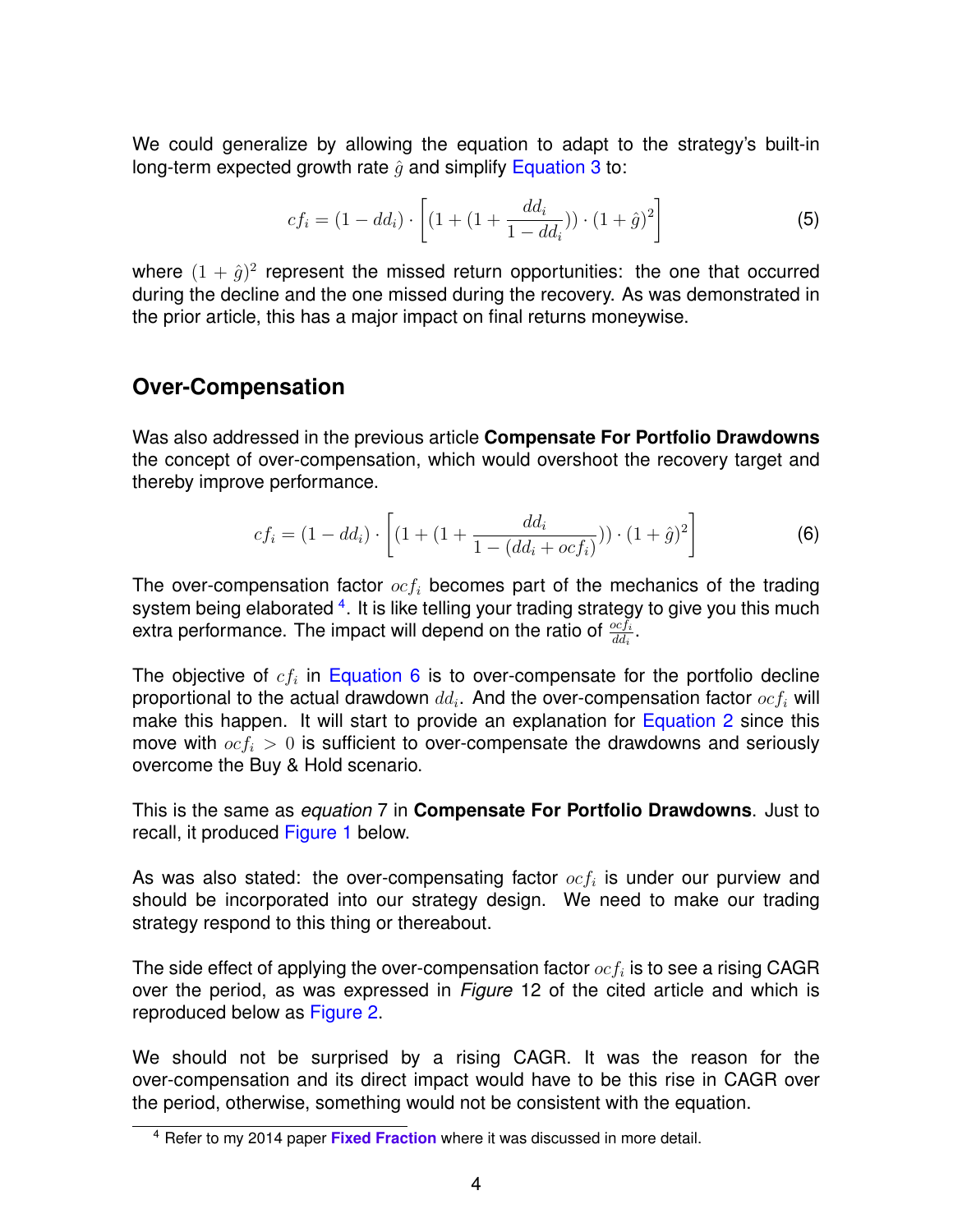As [Figure 2](#page-4-1) expressed, the CAGR would not be as smooth as the blue line but be more erratic like the green line. This, however, would not change the outcome.



<span id="page-4-0"></span>Figure 1: 20% CAGR portfolio with over-compensation

The endpoints would be the same since:  $F(T)$  $F_{0}$  $\int_{0}^{\frac{1}{40}} - 1 = \bar{g}$ . By raising the over-compensation factor  $ocf_i$ , we raised  $F(T)$ , the final outcome. That was the whole purpose of raising  $F(T)$  over the period. It was to increase the overall CAGR.



<span id="page-4-1"></span>Figure 2: 20% CAGR with over-compensation and market data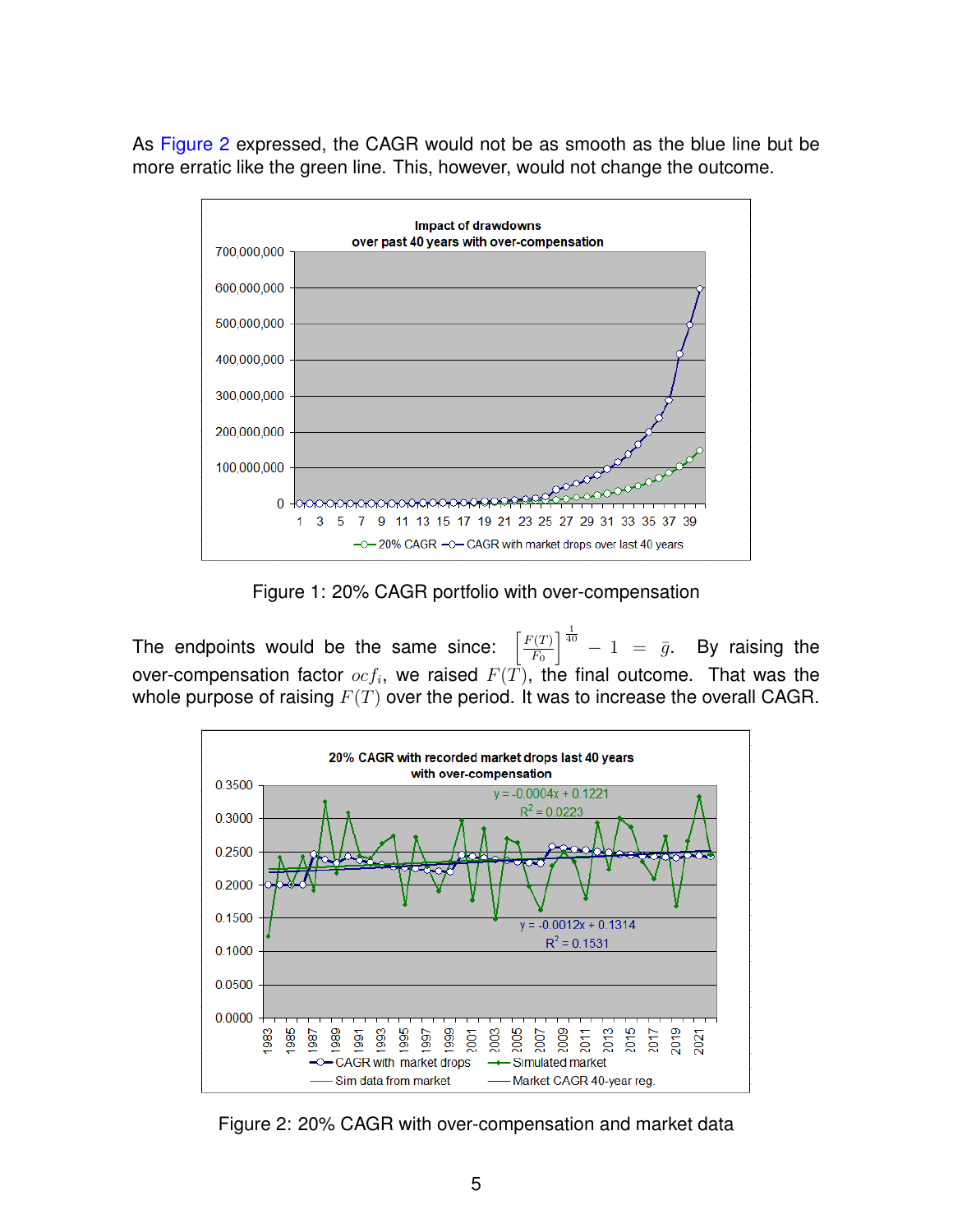# **Gaining Control**

Since we are the ones designing this over-compensation factor, we technically gain some control over our portfolio's behavior. Meaning that we could modulate this over-compensation factor  $ocf_i$  to suit our views of the market. Increasing  $ocf_i$  in a general upside market and decreasing it during market downturns. This could be giving us some outside control over the trading strategy and in a way help us regulate what we want to see as outcome for our portfolio.

[Figure 1](#page-4-0) should be put back into context. Without the over-compensation, the outcome would have been as presented in *Figure* 7 of **Compensate For Portfolio Drawdowns**. That chart is reproduced as [Figure 3](#page-5-0) below.



<span id="page-5-0"></span>Figure 3: 20% CAGR over 40 Years with compensation factor

The over-compensation had quite an impact on the portfolio's ending value. We are in a compounding return environment, and every bit of added CAGR anywhere on the curve will propagate forward. It is not just the immediate impact that is considered, it is that it will also be compounding for the rest of the time interval until you reach  $F(T)$  your portfolio's termination time or liquidation date.

The payoff matrix of [Equation 2](#page-2-2) is responsible for all the added performance, and  $\bar{g}$ had to rise as a result to maintain the equal sign. You did achieve a higher return on your portfolio, but it is the trading, and only the trading, that generated the added return.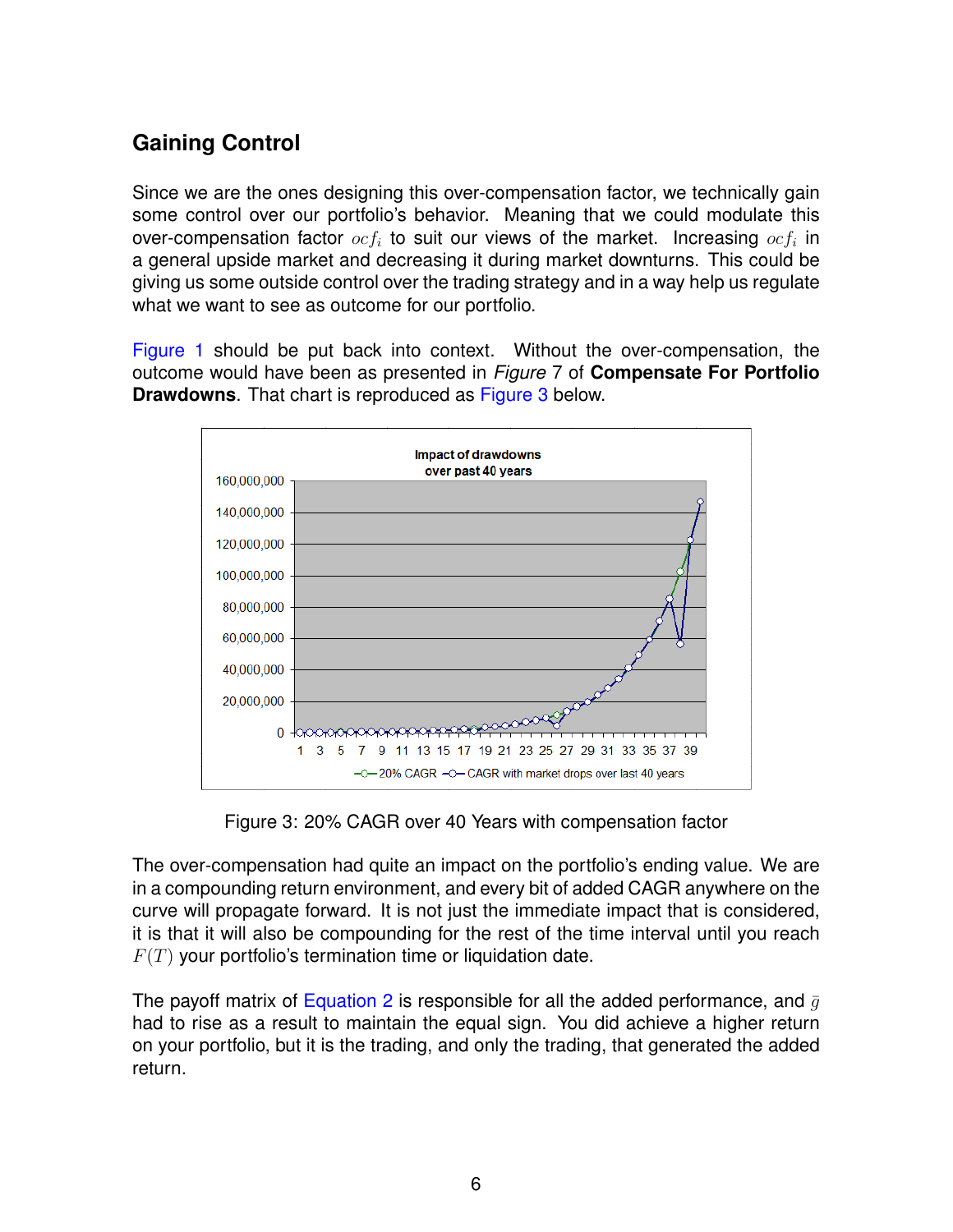# **Raising The Over-Compensation Factor**

Raising the over-compensation factor by 20%  $(ocf_i \cdot (1 + 0.20))$  generated [Figure 4.](#page-6-0)

The request was not for much. Compare [Figure 4](#page-6-0) to [Figure 3](#page-5-0) to [Figure 1.](#page-4-0) All we have is a difference in scale. The green line on those charts is the same and ends with the same value. And yet, [Figure 4](#page-6-0) made \$400 million more when compared to [Figure 1.](#page-4-0) And this, by increasing the over-compensation factor by 20%. We have not changed the strategy in doing this, we simply made the decision to compensate a little more. All the trades still occurred at the same times on the same dates at the same prices. The difference, evidently, has to be in the position size of each trade.



<span id="page-6-0"></span>Figure 4: 20% CAGR with over-compensation factor raised 20%

That over-compensation decision is not made by the program, it is something we design in the trade mechanics of that program since we are the architects of how the strategy is going to behave. We force it to do what we want.

Some might think that raising the over-compensation factor will be hard to do, when in fact, it is rather simple. Your trading strategy, whatever it is, has an average long-term profit target that it tends to. It is often expressed as a statistical equivalent or part of the strategy's metrics. A strategy simulation can easily provide this number. And what you need to do is have your strategy raise that number, increase its average profit target by 20%.

If your average profit target was 10%, then find ways to raise it to 12%. How hard could that be in a generally rising market, which is what we have had over the past 12 years?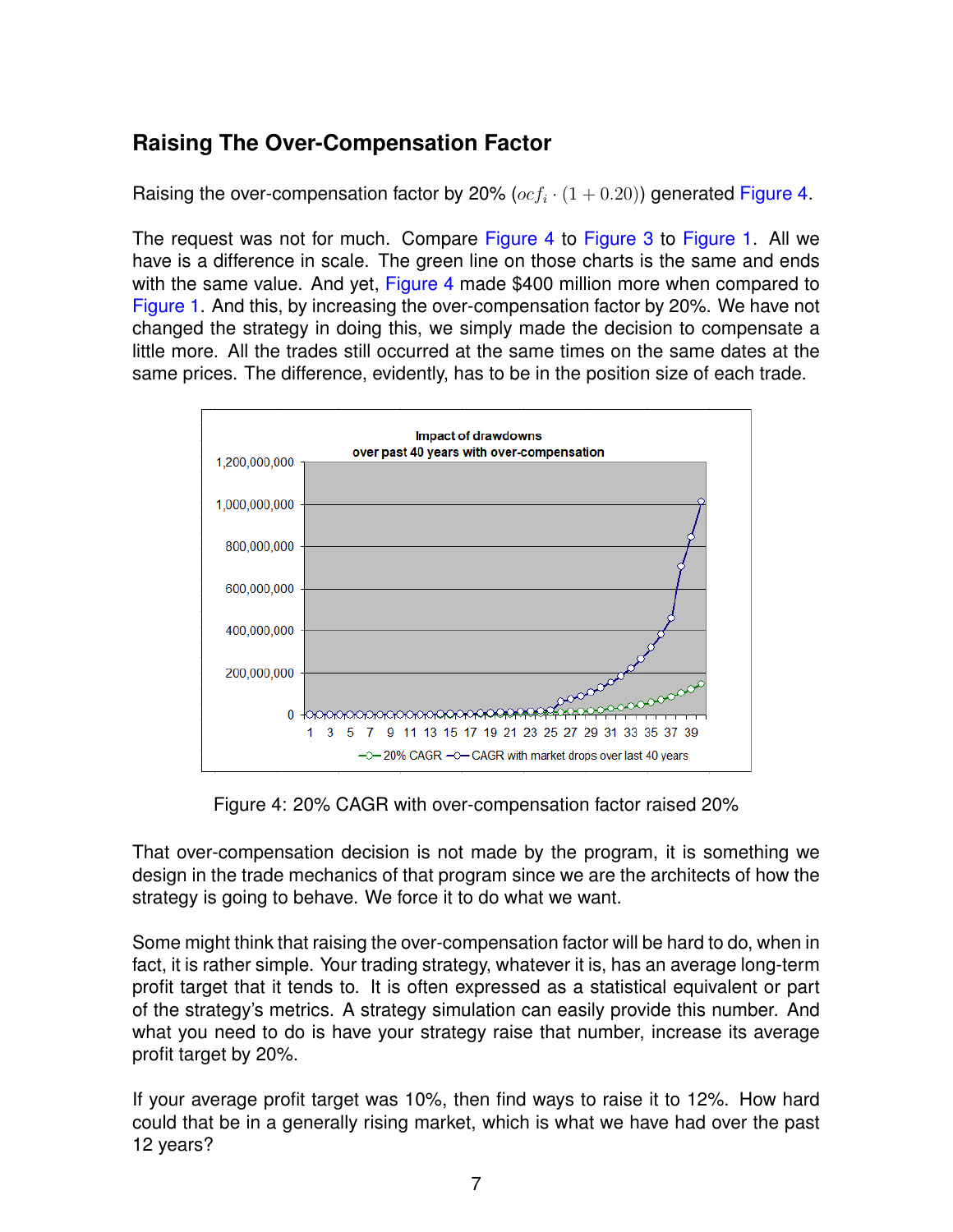## **Administrative Decisions**

Raising the over-compensation factor another 16% would result in [Figure 5](#page-7-0) below.

All we did was raise the average profit target. This is not a fixed profit target, but rather the overall average of the trade dynamics of the trading program. It is not as easy as saying: set the profit target at 15% instead of 12%. We are dealing with the average outcome of the strategy's trade mechanics. Sometimes you will accept a higher profit margin and sometimes less, but overall will still request that "on average" you get the higher average.



<span id="page-7-0"></span>Figure 5: 20% CAGR with over-compensation factor

Is there much in those modifications to the trading strategy? Well, not that much, but in a way, we are setting grounds for controlling the path of our trading strategy using simple requests that could even be set from outside the trading program. As if having the program respond to our appraisal of market conditions, to our administrative decisions.

We are setting trading procedures that will respond to what our program has not seen yet, knowing that it will overcome what is thrown at it.

The one thing that needs to be considered more is the long-term view of the problem.

The difference between a 10% and a 12% average profit target is relatively small. The same goes for going from 12% to 15%. It is even easier to achieve in a rising market. But the point is that you would have to persevere with the same objectives and focus for the duration of the portfolio, and in this case, some 40 years.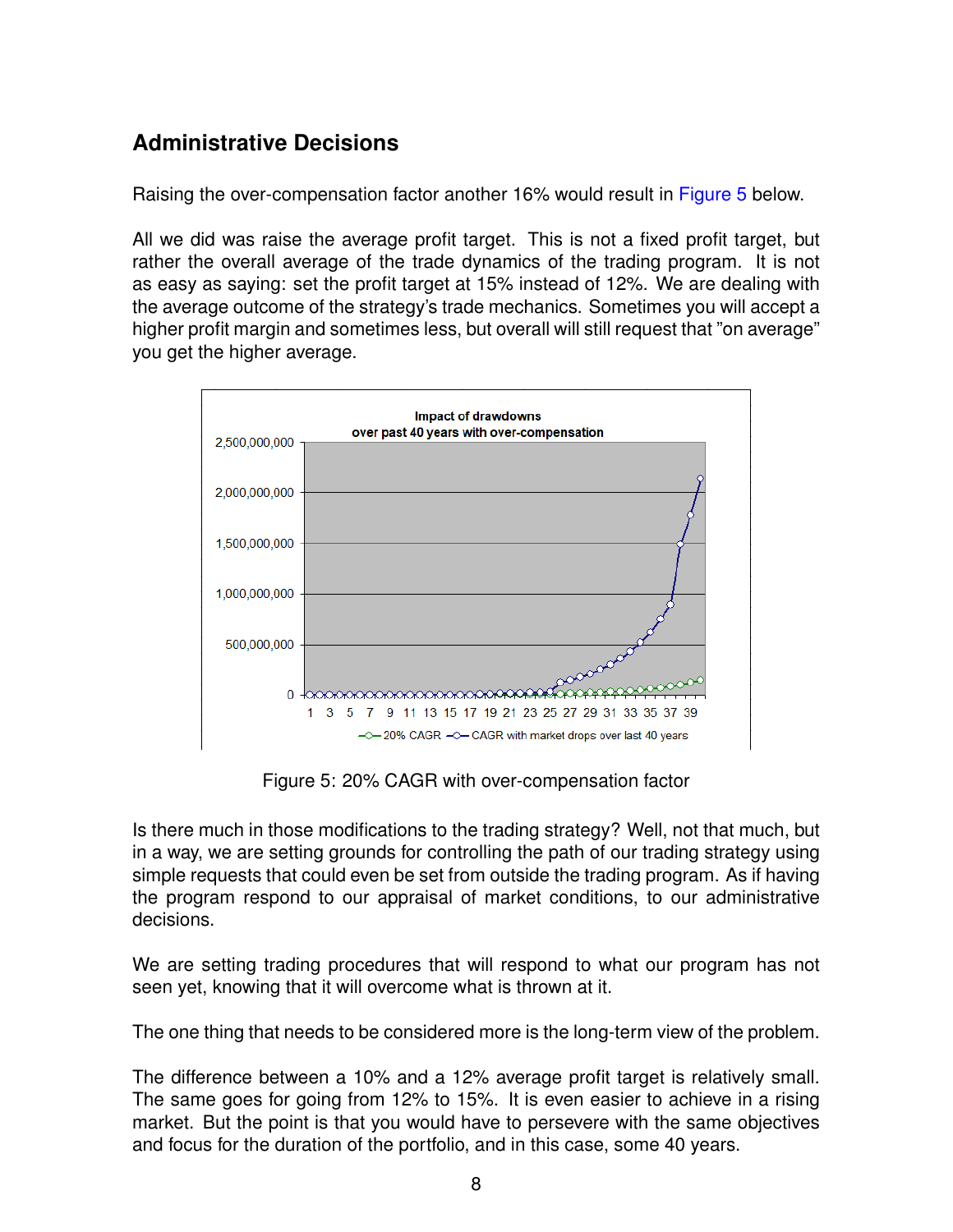### **The First 20 Years**

What does it look like over the first 20 years? Based on [Figure 5,](#page-7-0) the curves appear as almost flat, and yet, if those curves were not there, the rest of the curves would not be there either.

[Figure 6](#page-8-0) is zooming in on the first 20 years. Already, the over-compensating curve (blue line) has taken over the green line (the 20% CAGR curve). The overall curves are still as displayed in [Figure 5](#page-7-0) above.



<span id="page-8-0"></span>Figure 6: 20% CAGR with over-compensation factor first 20 years

We changed [Figure 2.](#page-4-1) Not by much, but [Figure 7](#page-9-0) does show the increase in CAGR over the period. It ended with a 28.31% CAGR for those 40 years. A 41.55% in CAGR terms over the period. At times, it went even higher as it oscillated around its long-term upward trend.

Once again, the green line represents the CAGR's evolution over the period and is different from [Figure 2](#page-4-1) since it too was randomly generated. But it does not change the final picture. Each drawdown was over-compensated and the added profits compounded over the rest of the trading interval. Each drawdown, with its over-compensating factor, pushed profits higher and higher. All contributing to the final outcome.

Finally, we get to the protective measures.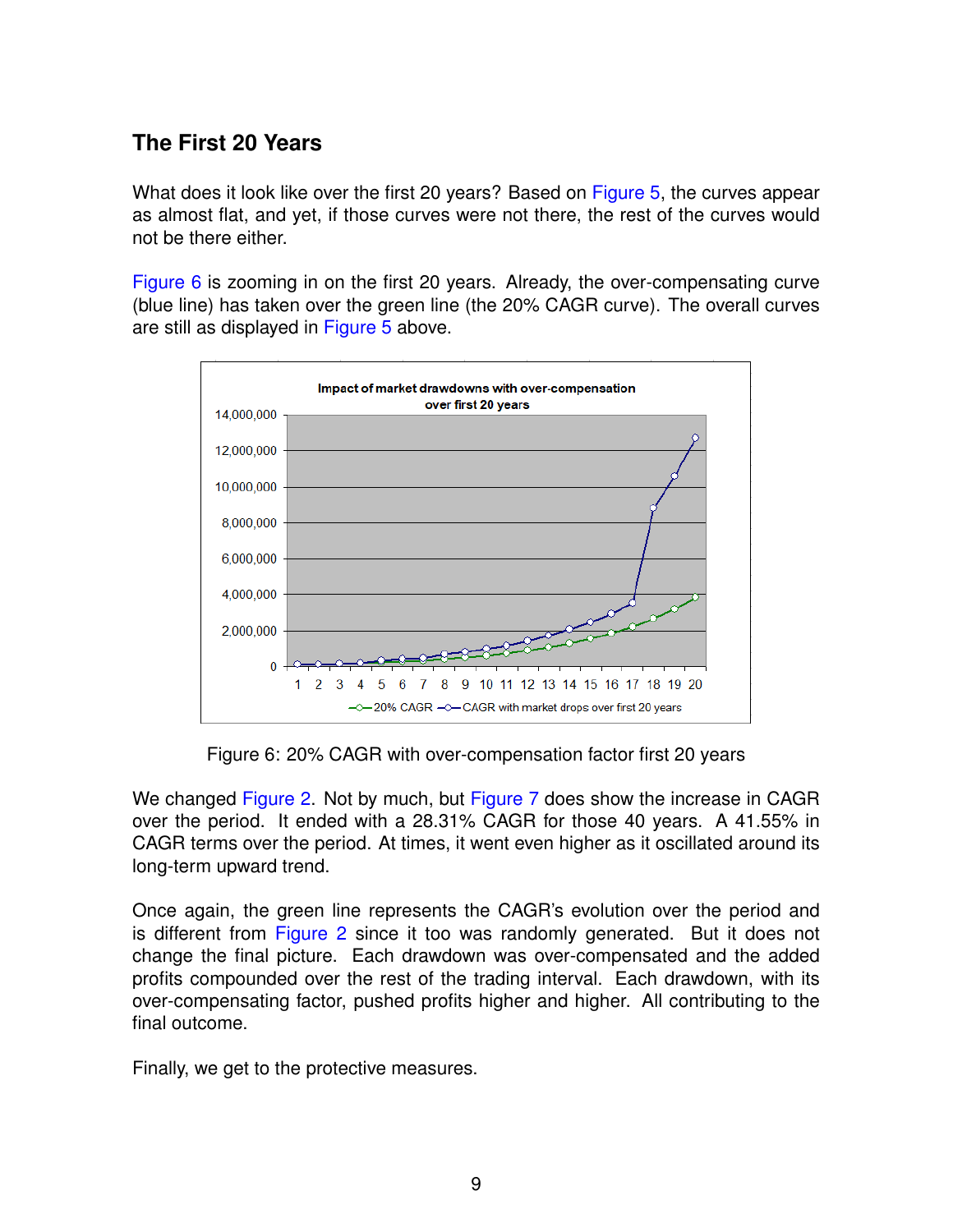

<span id="page-9-0"></span>Figure 7: 20% CAGR with over-compensation

#### **Protective Measures**

Drawdowns had a major impact on this trading strategy. It was shown in the preceding article that even if the trading strategy was designed for a 20% CAGR over the long term, it could be cut in half, if not corrected, due to these drawdowns.

In the preceding section, performance was increased by over-compensating for the drawdowns, and it was relatively easy to do so. But there is more we can do. And that is to reduce the magnitude of those drawdowns. Meaning, we could add some downside protection.

Say we adopt the simple procedure of getting out if the market drops by -20%. This way, you will not suffer higher drawdowns than this -20% mark.

We cannot escape the drawdowns, but we can dampen their impact. For instance, as noted, a -20% portfolio level stop-loss would spare the portfolio from anything that would go below that since you would be out of the market by executing it.

We could bring a slight change to [Equation 6](#page-3-1) and have the following:

<span id="page-9-1"></span>
$$
cf_i = (1 - 0.20) \cdot \left[ (1 + (1 + \frac{dd_i}{1 - (dd_i + ocf_i)})) \cdot (1 + \hat{g})^2 \right]
$$
 (7)

where the initial drawdown would be limited to -20%.

But the problem is more complicated than that. A global portfolio level trailing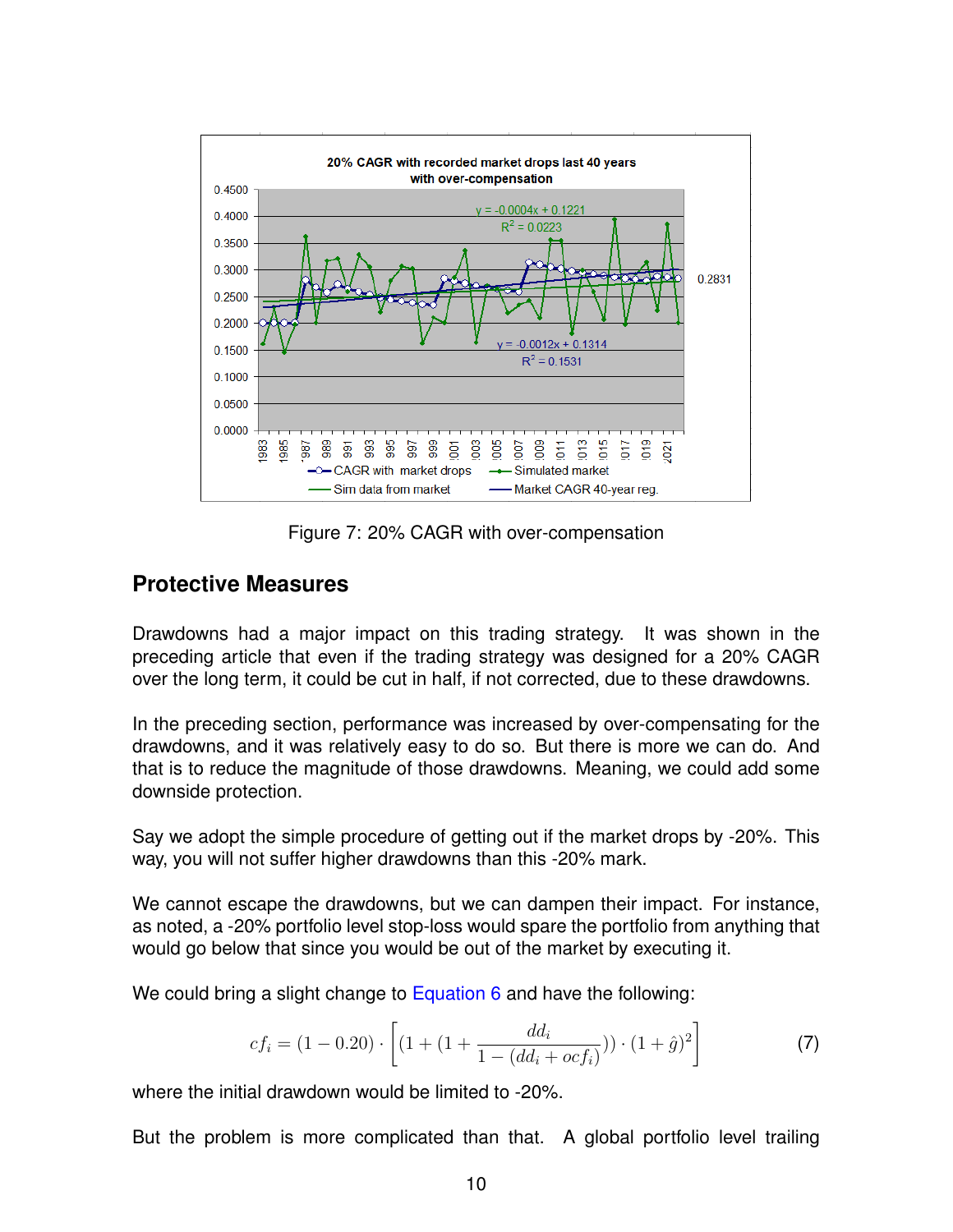stop-loss would do this initial job, but then, how would you time the re-entry? I will leave that question open for now.

The market drawdowns will occur, whether we participate or not. We will need to introduce a timing component to the rebalancing program. The objective will be to find when would it be a proper time to get back in the market and by what proportion. Should we go all in and get full exposure on re-entry, or should we go step by step to fully invested over some predetermined interval? Those answers will also have an impact on the outcome.

It would appear that **[Equation 7](#page-9-1)** is not sufficient. We need a better representation of the problem. The trailing stop-loss thing is relatively easy. Any trading software can do that. What is left to determine is  $dd_i$ . There is the one from the market itself, which you cannot escape as still in [Equation 7,](#page-9-1) and this other one, which is the how much we would have participated in the recovery section of the curve.

[Figure 8](#page-10-0) is the outcome of applying [Equation 7](#page-9-1) with a trailing stop-loss of -20%. Instead of supporting the whole decline, only the first -20% of those drawdowns were endured. However, since we did not change the  $d d_i$  fraction of [Equation 7,](#page-9-1) this implies that the strategy benefited from having perfect timing for its re-entry signal. We will need to change that and be more realistic. There are methods that can still give us the major part of that recovery. So, for now, let's say we should get a little less than what is displayed.



<span id="page-10-0"></span>Figure 8: 20% CAGR with over-compensation and trailing stop-loss

One of the drawdowns had no impact since it was already at the -20% level. So changing it to -20% would not have made any difference. Nonetheless, limiting the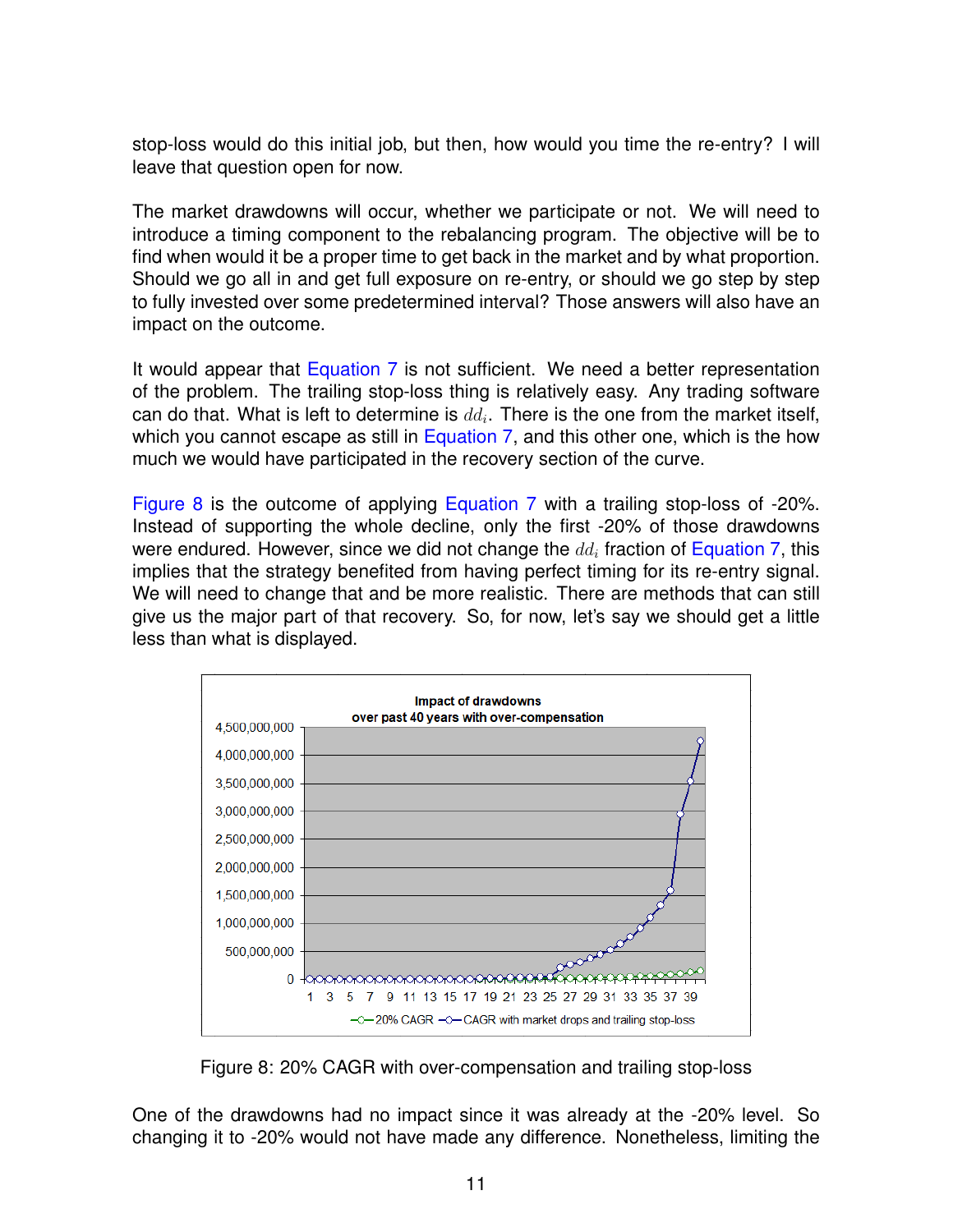drawdowns, using a simple procedure (trailing stop-loss) proved to be worthwhile by more than doubling the portfolio outcome (see [Figure 8\)](#page-10-0).

Say you find it reasonable to have a -10% trailing stop-loss. That is easy to implement as well, simply reduce the initial drawdown in [Equation 7](#page-9-1) to 0.10.

<span id="page-11-1"></span>
$$
cf_i = (1 - 0.10) \cdot \left[ (1 + (1 + \frac{dd_i}{1 - (dd_i + ocf_i)})) \cdot (1 + \hat{g})^2 \right]
$$
 (8)

Compared to [Equation 7,](#page-9-1) the difference does not appear to be that considerable. What would be the impact over those 40 years?

Using the same scenario as before but with the slight change in the trailing stop-loss from 0.20 to 0.10 (see [Equation 8\)](#page-11-1) generated [Figure 9.](#page-11-2) So, the big question is: how come?



<span id="page-11-2"></span>Figure 9: 20% CAGR with over-compensation and 10% trailing stop-loss

#### <span id="page-11-0"></span>**Strategy Requests**

We have seen quite a progression from [Figure 1](#page-4-0) to [Figure 4,](#page-6-0) [Figure 5,](#page-7-0) [Figure 8,](#page-10-0) and finally to [Figure 9.](#page-11-2) All of it based on minor modifications to the compensation factor  $cf_i$  over the trading interval. Underlying the portfolio was this  $\bar{q} = 0.20$  growth rate shown as the green line in either [Figure 1](#page-4-0) or [Figure 9.](#page-11-2)

These changes are part of what we can request our trading strategy to do. We can set what will be our global trailing stop-loss, including our average re-entry point after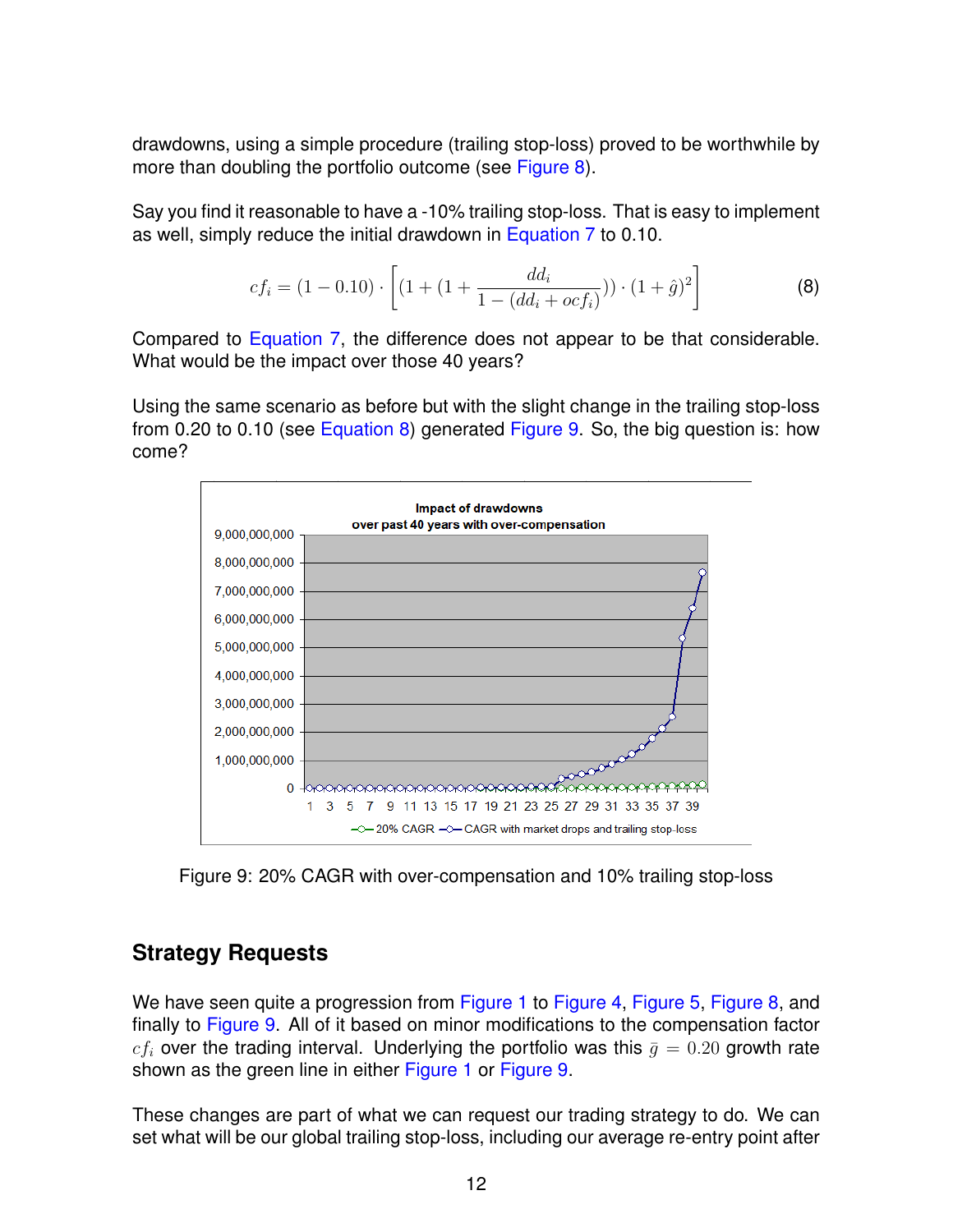a major decline. We can determine by how much we want to over-compensate for the most recent drawdown and what would be the general policy applicable to future drawdowns.

We are the ones to determine how we will behave in that erratically evolving stock market. Sure, we will have drawdowns going forward. What we need to learn is how to take care of them and benefit from the process. That part is up to us.

Note that even if you have those nice equations, it would still take 40 years to get there, whatever the level you would settle on in terms of general stop-loss and over-compensation factors. In the end, you are the one to make those decisions, and they do have an impact on your overall portfolio performance.